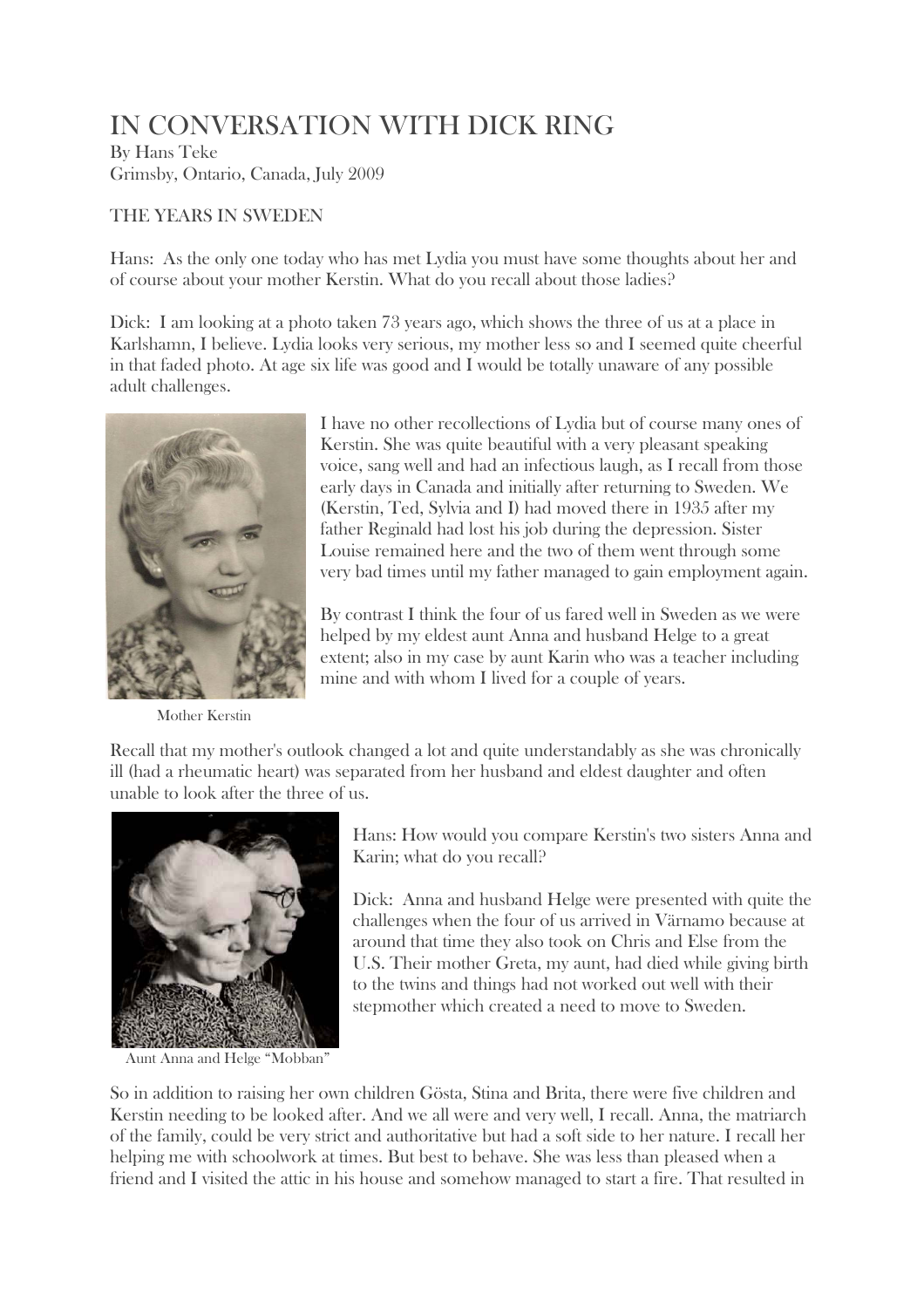a visit to her attic for a spanking and in being referred to for some time as "the little arsonist" by Helge, who relied heavily on Anna to keep order with all of us as he worked hard as a land surveyor. His office was an addition to the large stucco house we lived in. I found it very nostalgic to visit that house in 2000 during a Rotary Friendship visit. The owner, an avid art collector, had rare paintings displayed on the walls, some of which Helge used to display his various hunting rifles on.

Karin in those days seemed a bit more easygoing perhaps helped by not being responsible for



six additional people. She did however take me on for two years (1941-42) as we shared her very nice but smallish apartment in Ljungby. I recall her as being fascinated by English things such as the BBC, the very difficult London Times crossword (she solved most), how the war was going… A keen cross country skier and loved to spend those summers at Koster (a group of islands near the Norwegian border), where she took me twice. Great times for a young boy!

She was a teacher and a good one. As one of her pupils I recall her as being strict but with a sense of humor. She instilled in me a wish to learn more; certainly a mark of a good teacher, I suggest. In 1977 Margaret and I visited her, still at her beloved Koster during that summer.

Aunt Karin

#### SISTER SYLVIA

Hans: Gösta wrote that even during your early days in Värnamo, Sylvia showed signs of anxiety. Anna recalled that she kept repeating "Are you mad at me, Auntie Anna?" Do you recall?



Sylvia in her teens

Dick: No, my recollection was that she was quite extroverted, a pretty girl who seemed happy to me, her brother, who was five years younger. Later I did recall symptoms which were indicative, on reflection, of someone not at peace with the world. Even later, this was diagnosed as schizophrenia, a chronic condition which Sylva had to cope with for the rest of her life. She did work in Sweden and in Canada for a while, was married briefly once… was in and out of mental institutions for several years but stayed on her own mostly, had a couple of friends who visited her.

She seemed quite happy in her own world; characteristically it was the rest of the world that was out of step. The three of us, Louise, Ted and I, visited and helped a bit. It was challenging as she was apt to give the first person she met any money she had. In her later years she lived in subsidized apartment which conveniently was very close to where I worked. She kept busy with papers, writing letters and deciding how best to solve the problems of the world. She had some good ideas too, albeit more suitable for a less imperfect world!

As to her physical condition, it was not very good the last years, understandably since she was a chain smoker and became quite heavy. So when she died in 1994 it was not really unexpected.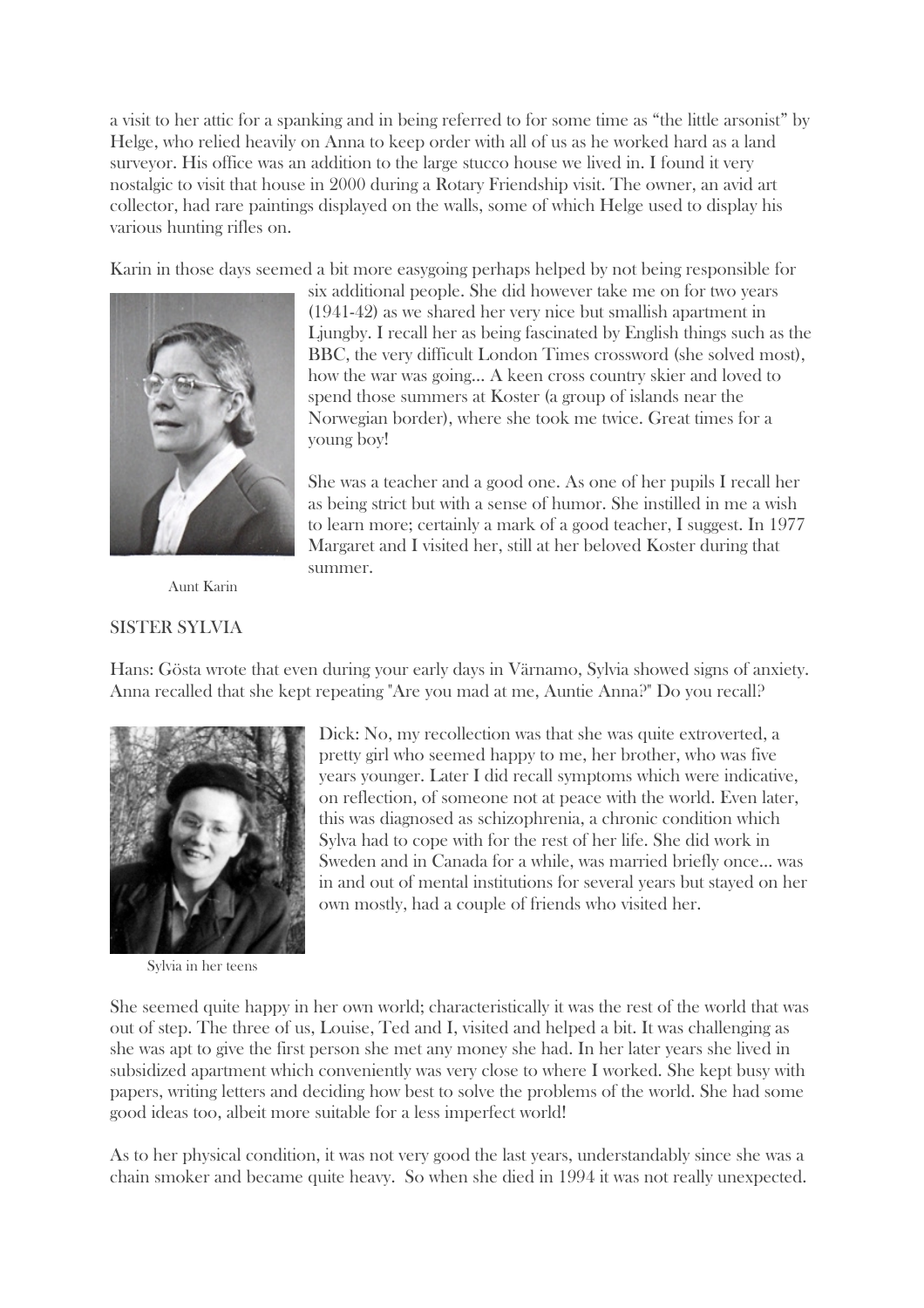Too us it seemed very sad that a young vibrant girl was afflicted with this dreaded disease for most of her life. I sensed that she was quite accepting of it.... if she could only get me to



Dick, Sylvia, Ted and Louise Ring, 1950

smarten up! On reflection, much of what she thought I should change was very insightful. But her little brother knew better of course… he thought.

Hans: Do you think that she and Louise were very close?

Dick: Not after the physical separation. Louise was an extremely caring person, and very much devoted to her family, to her daughters and son and grandchildren; did a lot of babysitting, quite involved in the family, and tremendously well loved. (She only died a couple of years ago.) But with a full life of her own there really wasn't very much contact with Louise and Sylvia in later life, which I think was quite understandable.

# KERSTIN'S LAST YEARS

Hans: You came back to Canada in 1946, three years before your mother died. How do you recall those years as to Kerstin's quality of life?

Dick: They were difficult for her. Initially the three of us shared a very small flat in central Toronto (coincidentally very close to where Ted's widow Helen, daughter Vanessa and family live in a large house) and it was not the ideal place to come to after pleasant accommodations in Sweden. Living quarters were very hard to find just after the war so my dad did well to get us started. We did manage within a year to find a better apartment. I recall thinking when my father met us coming off the boat in Baltimore."Who is this man?" I wonder if my mother did not in some ways share that feeling.

Throughout her remaining life she was ill, often in pain and taking digitalis for her heart condition. While it was not totally unexpected her death came suddenly (she died at home an early morning) and on reflection perhaps it was a blessing as her last years were not very happy ones. I moved out on my own after a year and went on to work for a year before going to university.

My overall feeling is that my mother had a very difficult life with early periods of happiness, but the separation from husband and Louise changed everything for the worse as did the decline of her health. Her life, I feel, was for too long an unhappy one. My father of course had a very hard time too. He lived to be 84 years, the last ones spent at Louise's home and still travelling at every opportunity.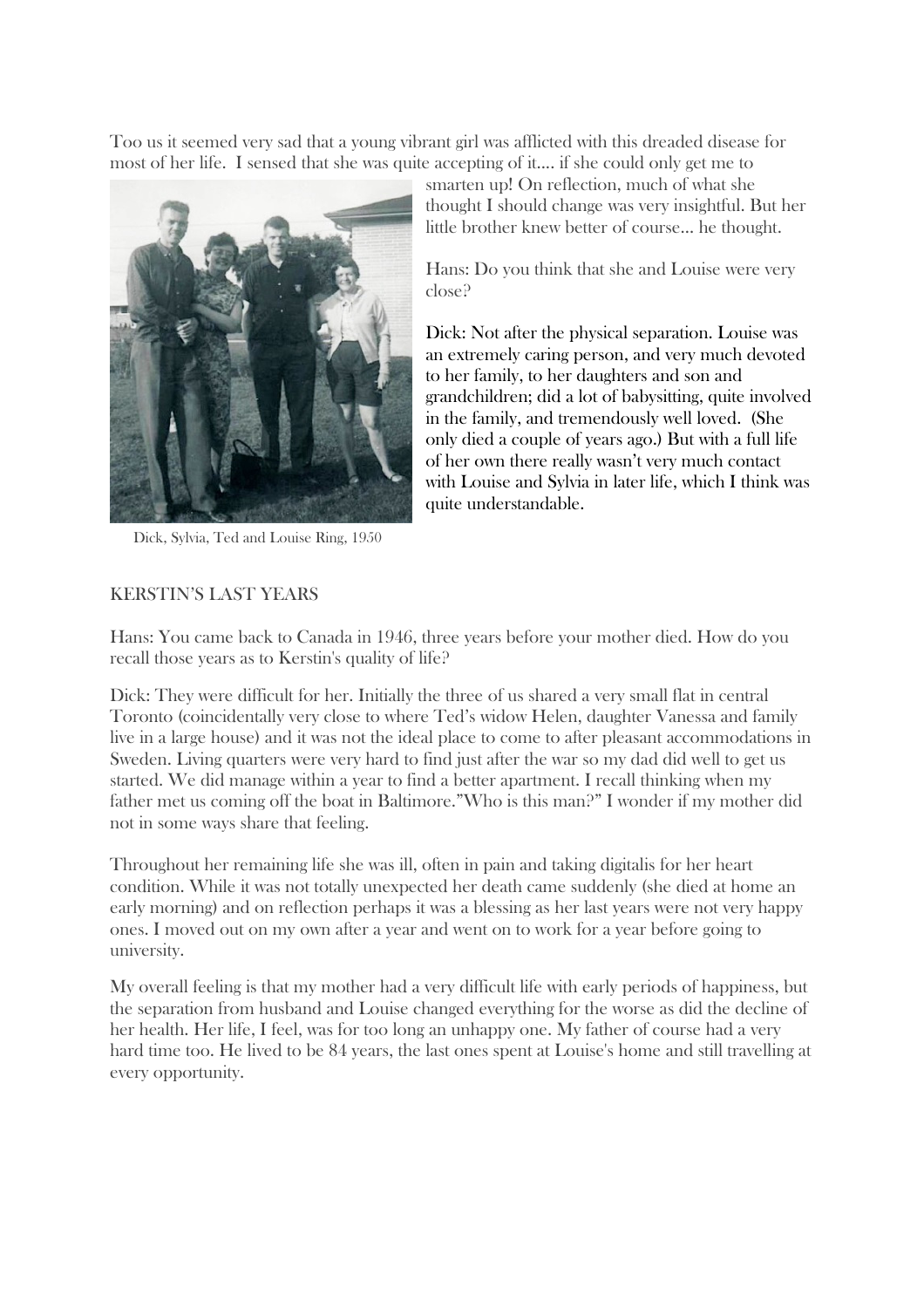## ON BROTHER TED, ANXIETY AND FAMILY

Hans: What can you tell me about your brother Ted?



Dick: Ted was among many other talents a very fine photographer who worked at times with a couple of well-known artists in Canada. He was very interested in nature, was a fine teacher at the Toronto Island Public School. I have met some of his pupils through his daughter Jennifer and they thought very highly of him as a teacher. It seemed Ted was ahead of his time in environmental concerns and teaching his pupils about nature.

He was very supportive of me on several occasions and we all were very saddened by his far too early death in 1973. He was separated from his wife Helen, who did a marvelous job of raising Vanessa, Kerstin, Jennifer and James through her own hard work and effort.

Brother Ted, 1954

Hans: I know that Ted had his "ups and downs". And it seems that there is something one could call "the Lindman anxiety", which has manifested itself with several family members. You included?

Dick: Yes, I would include myself. It was interesting to read about Lydia and other in the family, who seemed to have to deal with severe anxiety beyond the level of what most people appear to have. But then do we really know? In any case I find that there are mechanisms for dealing with my concerns so perhaps I will not blame Lydia for passing on those unwelcome genes.

Hans: I have understood that the website about the family has meant quite a deal to you, during the year it has existed. Do you want to tell me about how it has affected you?

Dick: I guess that when my dear niece Jennifer started digging in to the family tree, persevering of all sorts of basic questions about dates and times and persons involved and so on, I realized that I wasn't really knowledgeable about my own family, and it made me start to dig into all kinds of sources. And that grew into a very strong interest at the moment. And certainly being part of fine-tuning your translations (of Gösta's stories for example) has been very interesting. It has helped me to maintain my diminishing Swedish and it has given tremendous insights into so many people that I knew.

## ON LIFE AND VOLUNTEER WORK

Hans: What might be some changes in today's Dick as compared to the early-days one?

Dick: Margaret notices that I am getting weirder day by day but then we did not know each other way back so... For most of my working life (as a manager, sales and research in publishing), I concentrated on the quite usual things; making more money, getting a bigger house or car; not really very satisfactory because you never get there...wherever there is.

Today, being retired, more satisfaction is gained from family, volunteer work and trying to do my bit in helping out. My outlook changed substantially after spending about 18 months in